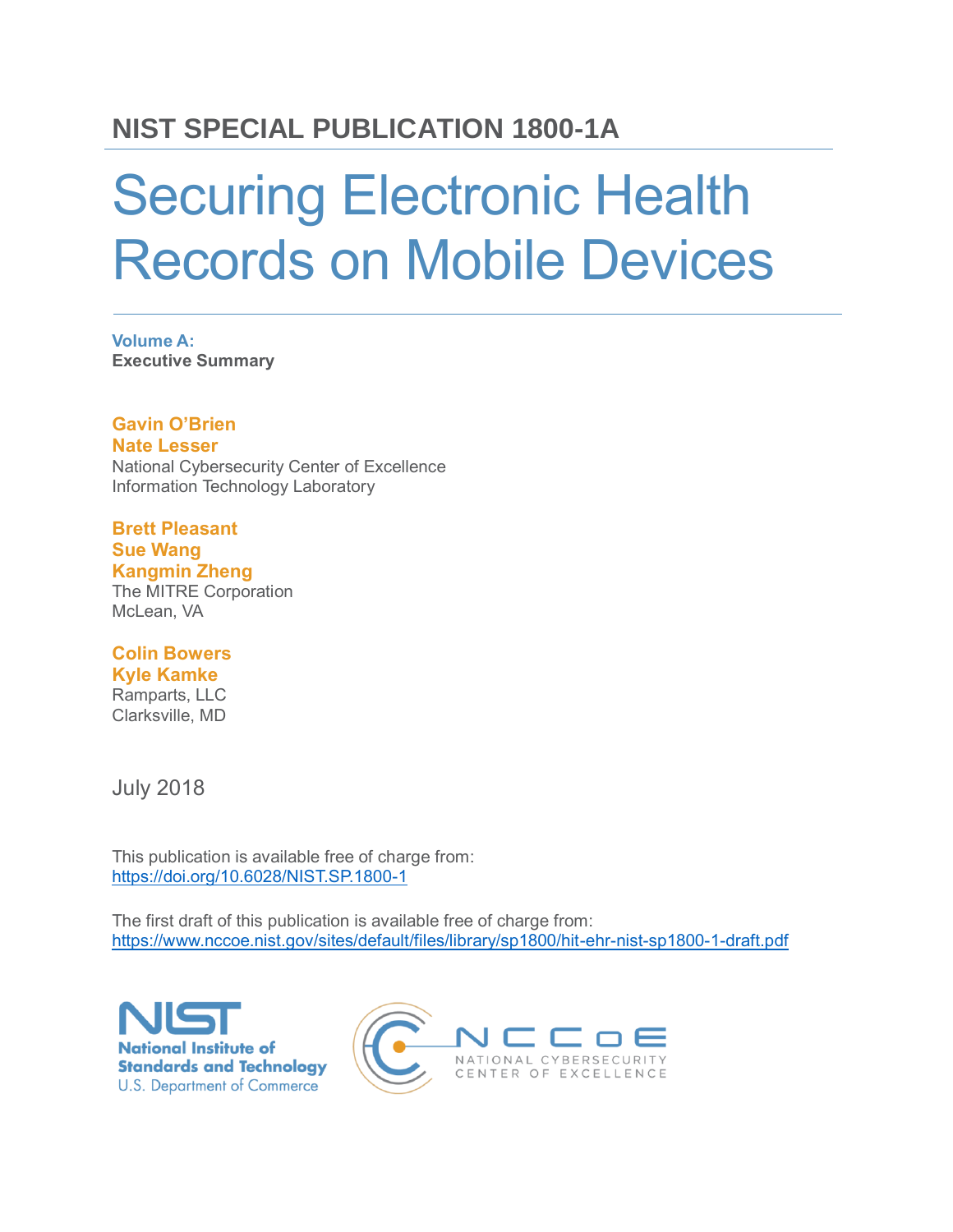## Executive Summary

- Patient information in electronic health records (EHRs[\) needs to be](https://media.scmagazine.com/documents/121/healthcare_privacy_security_be_30019.pdf) protected so it is not exploited to endanger patient health or compromise identity and privacy.
- **■** If not protected, patient information collected, stored, processed, and transmitted on mobile devices is [especially vulnerable to attack.](http://www.healthit.gov/buzz-blog/privacy-and-security-of-ehrs/mobile-devices-roundtable/)
- **EXP** The National Cybersecurity Center of Excellence (NCCoE) developed an example solution to this problem by using commercially available products.
- The example solution is described in the "How-To" guide, which provides organizations with detailed instructions to re-create it. The NCCoE's approach secures patient information when practitioners access it with mobile devices.
- Organizations can use some or all of the guide to help them implement relevant standards and best practices contained in the National Institute of Standards and Technology (NIST) Cybersecurity Framework and in the Health Insurance Portability and Accountability Act (HIPAA) Security Rule. In areas where there are no standards, such as malware prevention and detection or antivirus, our solution uses best practices.

#### **CHALLENGE**

Healthcare providers increasingly use mobile devices to store, process, and transmit patient information. When health information is stolen, inappropriately made public, or altered, healthcare organizations can face penalties and lose consumer trust, and patient care and safety may be compromised. The NCCoE helps organizations implement safeguards to ensure the security of patient information when doctors, nurses, and other caregivers use mobile devices in conjunction with an EHR system.

In our lab at the NCCoE at NIST, we built an environment that simulates interaction among mobile devices and an EHR system that is supported by the information technology (IT) infrastructure of a medical organization.

We considered a scenario in which a hypothetical primary care physician uses her mobile device to perform recurring activities such as sending a referral containing a patient's clinical information to another physician, or sending an electronic prescription to a pharmacy. At least one mobile device is used in every transaction, each of which interacts with an EHR system. When a physician uses a mobile device to add patient information into an EHR, the EHR system enables another physician to access the information through a mobile device as well. This guide does not address patients accessing their own data. In general, EHR systems are accessed by healthcare professionals only. Patients typically access their data via a patient portal, in which data is derived from the EHR system.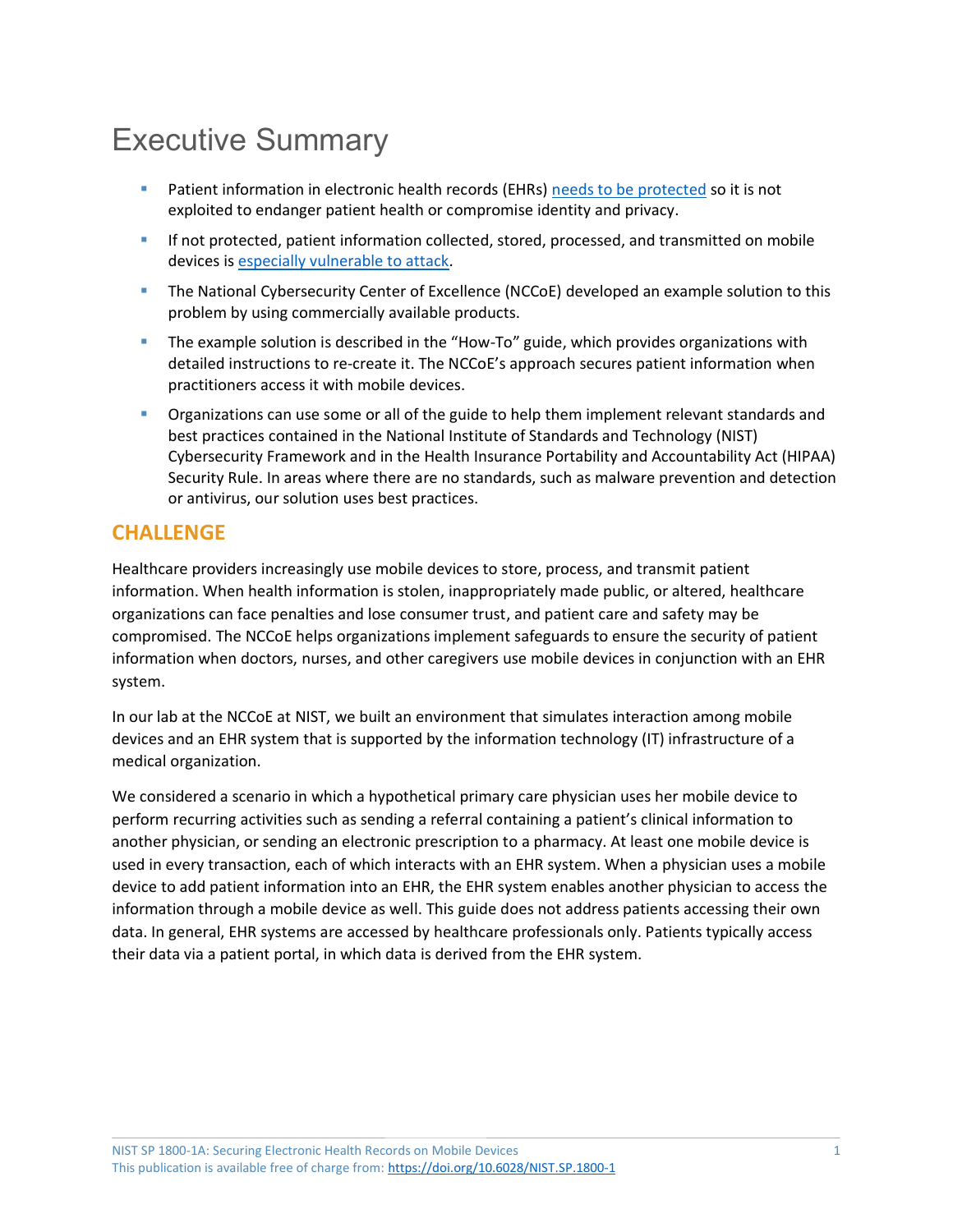#### **SOLUTION**

The NIST Cybersecurity Practice Guide *Securing Electronic Records on Mobile Devices* demonstrates how existing technologies can meet your organization's need to better protect the information in EHR systems. Specifically, we show how security engineers and IT professionals, using commercially available and open-source tools and technologies that are consistent with cybersecurity standards, can help healthcare organizations that use mobile devices share patients' health records more securely. We use a layered security strategy to achieve these results.

Using the guide, your organization may choose to adopt the same approach. Commercial and opensource standards-based products, like the ones we used, are easily available and interoperable with commonly used IT infrastructure and investments.

The guide:

- **EXECUTE:** maps security characteristics to standards and best practices from NIST and other standards organizations, and to the HIPAA Security Rule
- **•** provides a detailed architecture and capabilities that address security controls
- **E** facilitates ease of use through automated configuration of security controls
- addresses the need for different types of implementation, whether in-house or outsourced
- provides a how-to for implementers and security engineers seeking to re-create our reference design in whole or in part

While we have used a suite of commercial products to address this challenge, this guide does not endorse these particular products. Your organization's information security experts should identify the products that will best integrate with its existing tools and IT system infrastructure. The organization can adopt this solution or one that adheres to these guidelines in whole, or you can use this guide as a starting point for tailoring and implementing parts of a solution.

#### **ASSESS YOUR RISK**

All healthcare organizations need to fully understand the potential risk posed to their information systems, the bottom-line implications of those risks, and the lengths that attackers will go to exploit them. According to our analysis (NIST SP 1800-1B, Section 4.3, and NIST SP 1800-1E), and in the experience of many healthcare organizations, the combination of mobile devices and Protected Health Information can present unique risks in a healthcare organization's networks. At the 2012 Health and Human Services (HHS) Mobile Devices Roundtable, participants stressed that many health care providers are using mobile devices in health care delivery before they have appropriate privacy and security protections in place [\(http://www.healthit.gov/buzz-blog/privacy-and-security-of-ehrs/mobile-devices](http://www.healthit.gov/buzz-blog/privacy-and-security-of-ehrs/mobile-devices-roundtable/)[roundtable/\)](http://www.healthit.gov/buzz-blog/privacy-and-security-of-ehrs/mobile-devices-roundtable/).

Assessing risks and making decisions about how to mitigate them should be continuous to account for the dynamic nature of business processes and technologies, the threat landscape, and the data itself. The guide describes our approach to risk assessment. We recommend that organizations implement a continuous risk management process as a starting point for adopting this or other approaches that will